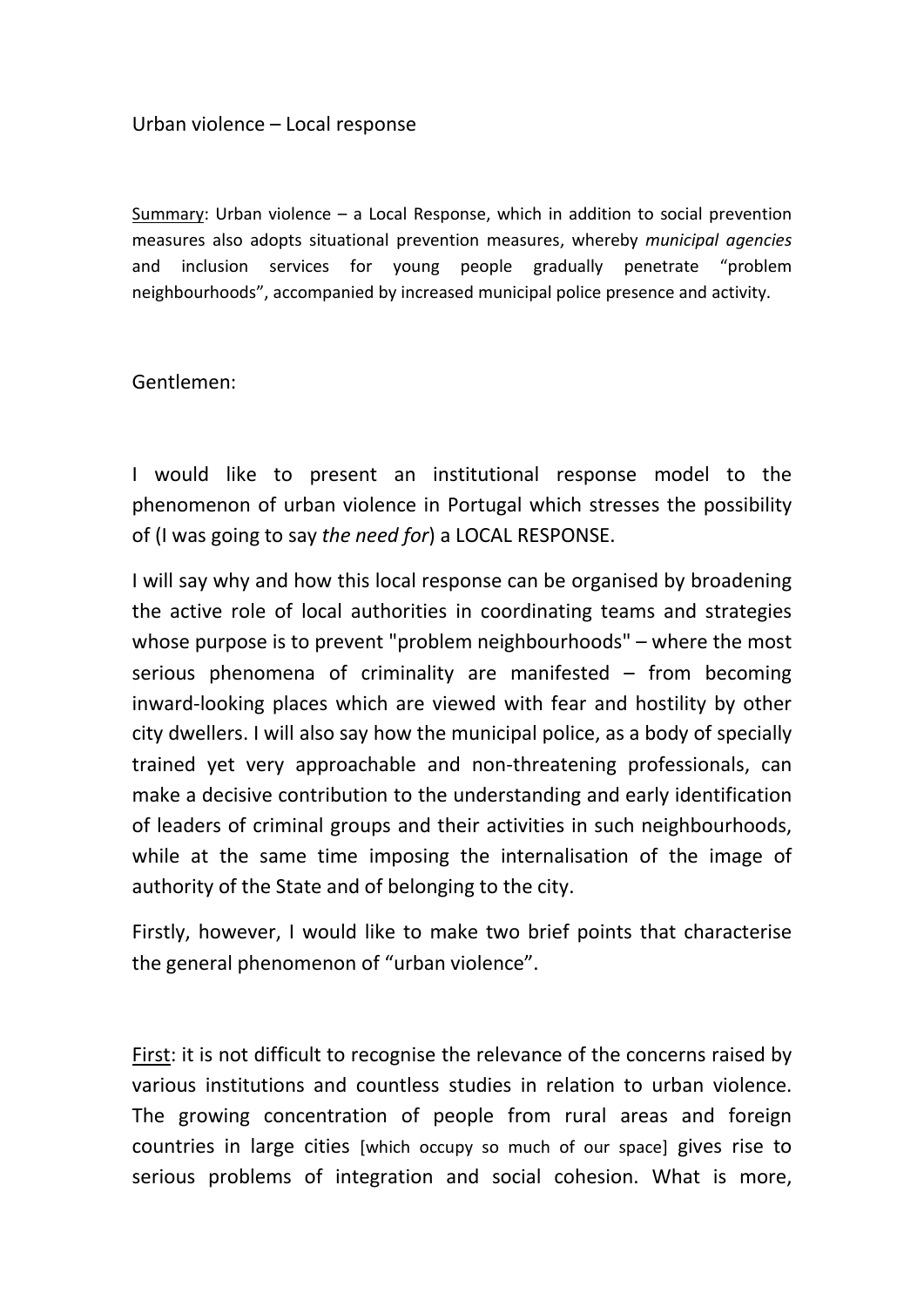opportunities to tap into lawful sources of income are becoming increasingly few and far between, while unemployment is growing and the need for unskilled labour is falling. The most recent economic and financial crisis, which Europe is still grappling with, has intensified the need to consider effective responses to a problem which is common to all European countries to a greater or lesser extent.

According to data for this year, 75 million young Europeans under 25 years of age are unemployed. There are (European) countries in which over 50% of young people do not have a job – and the vast majority of whom never will.

Survival has its own laws, and hardship creates risk cultures and strong partisanship.

Second: some urban areas do not appear to be part of the surrounding city. This tends to create a town within a city, or ghettos and neighbourhoods with their own identity, and that identity creates boundaries, which in turn create kinds of nationalism. It is therefore not surprising that the outskirts of large European cities include neighbourhoods where the most common language is from another continent, where young people with emigrant parents but who were born in Europe, with no education and no jobs, establish ways of coexistence modelled on a distant culture. And where, feeding off that pride and sense of identity, trust is sometimes put in organised criminal groups that promote and ensure the acquisition of typical European benefits and welfare, but under the application and declared validity of a law which is not that of the State.

Having made these two points on urban violence, I will now go on to the Portuguese situation, and I can tell you that, despite everything, there is no great cause for concern. Some years ago it was said that "France isn't Chicago". Very well, we can also say: "And Portugal isn't Paris – or other European capitals."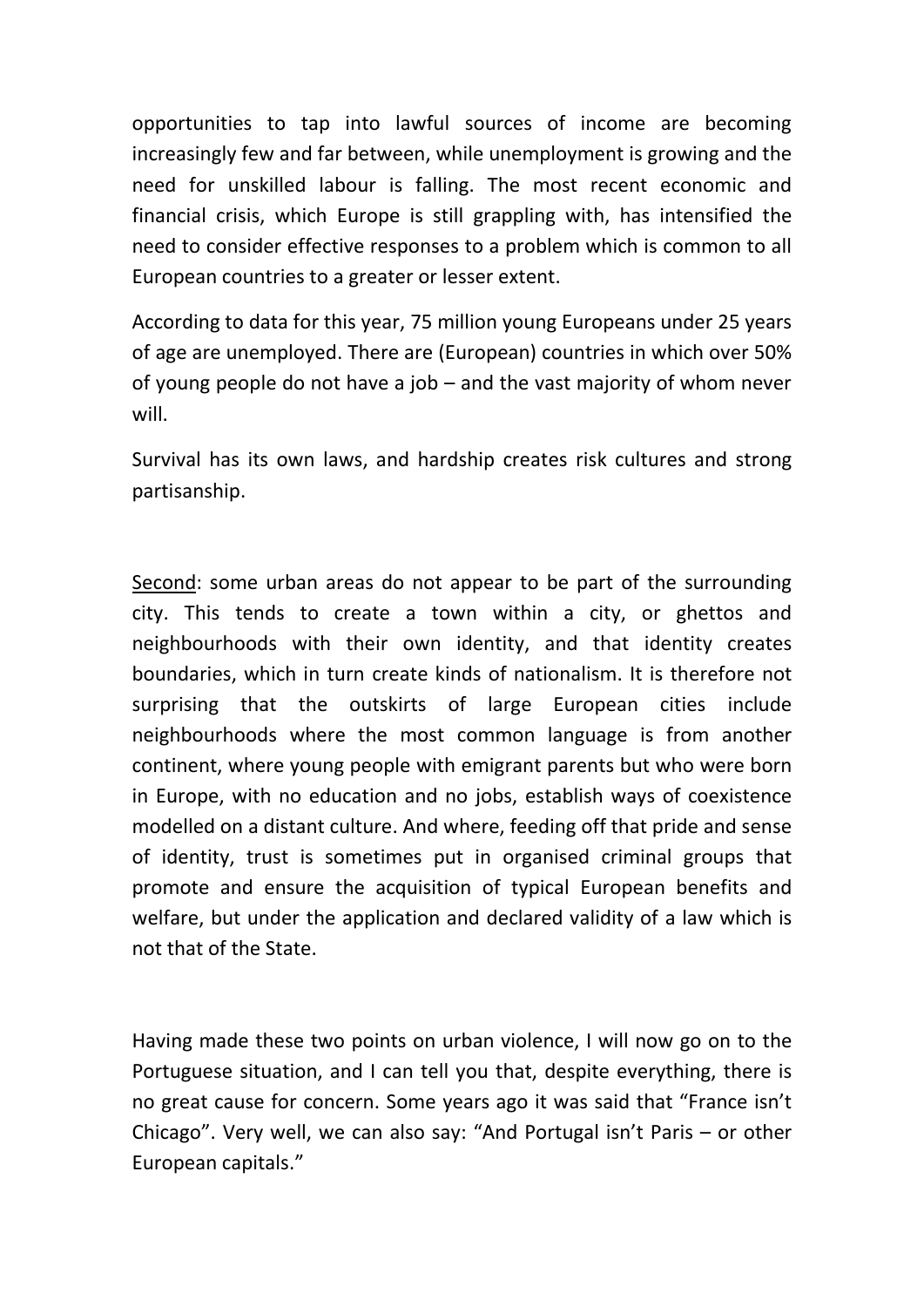The scale of the problem in Portugal is not as serious as in other countries. Which is good, but it can also be bad  $-$  if we overlook the necessary responses.

What we have in Portugal is the clear awareness that certain city neighbourhoods accommodate a large number of resident or visiting offenders, and that they feel particularly at ease in their streets, where with relative unconcern (thanks to their look-outs), they engage in activities linked to drug trafficking in particular, saving opportunities for theft and robbery for outings "downtown".

In a recent assessment of the Portuguese situation, presented in 2012 by FRANCISCO EMPIS at the seminar on *"EU Street Violence - Youth Groups and Violence in Public Spaces"* [European Forum for Urban Security], it was said that over half the crimes committed in Portugal (55%) are against *property*, and that most of these are committed in the Lisbon-Setúbal and Porto-Braga areas. It should be stressed that the existence of *criminal gangs and groups* has been opportunistic, and has been linked in recent years to raids on ATMs with explosives, *carjacking* [stealing vehicles in the presence of or close to their owners, whose physical integrity is threatened, generally with knives or firearms], street theft/robbery, credit card cloning and the socalled "night groups", formed by bar and nightclub security staff who, besides providing illegal security services, engage in activities associated to arms and drug trafficking, prostitution, extortion and kidnapping. Some of these groups [card cloning, muggings and jewellery shop robberies] were mainly formed by foreign nationals wanted by Europol and/or Interpol.

We can therefore conclude, as FRANCISCO EMPIS did, that "gang culture does not exist in Portugal", and that the gangs that have emerged are linked to economic interests in particular: "violence appears to be a means to an end, not an end in itself."

The problem is not as critical as it is elsewhere, but it is present here, because the factors of development that generate and nurture it are here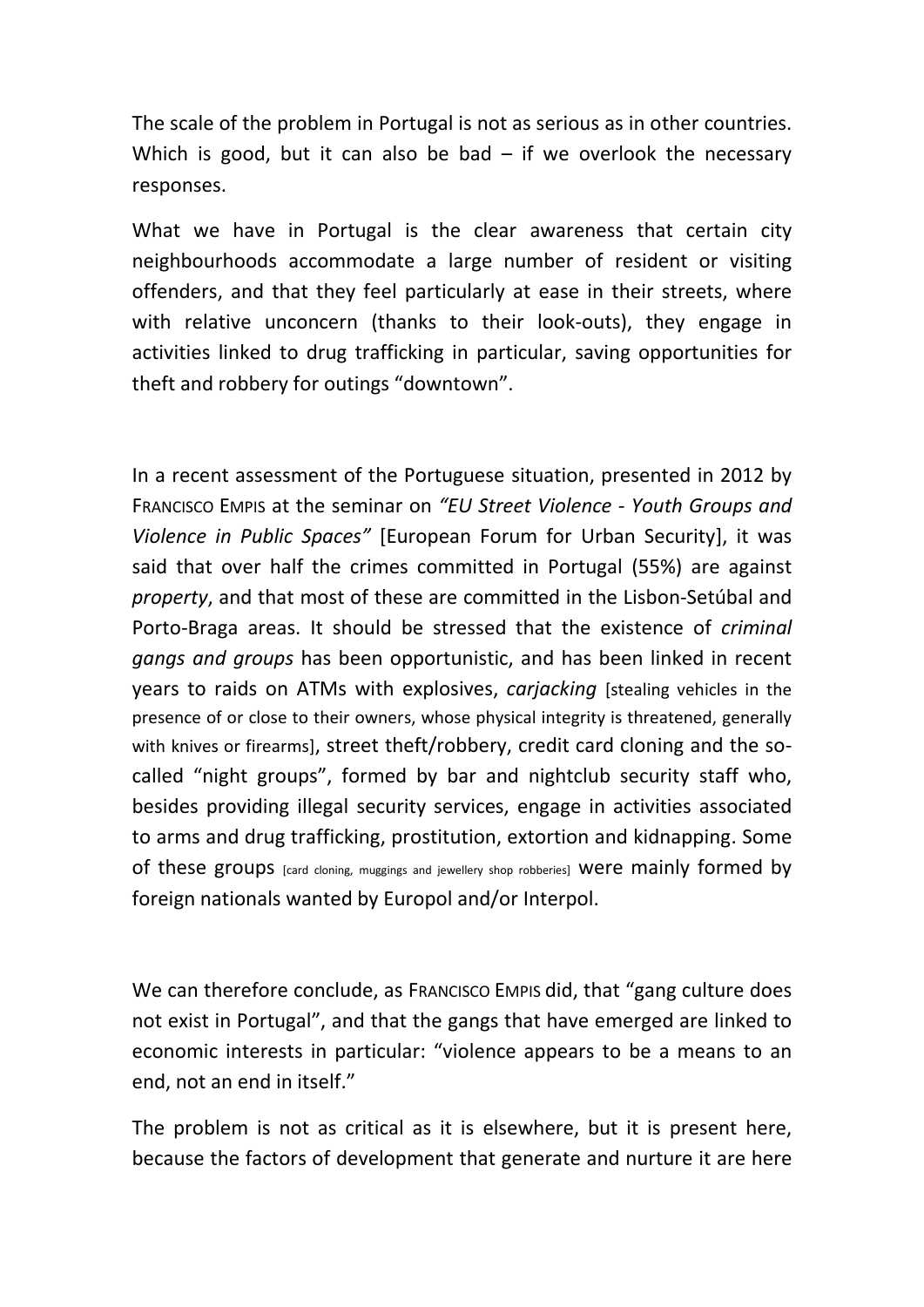– with increased trafficking of prohibited weapons being a particular cause for concern.

It can be said with respect to this national situation that the Portuguese authorities do not engage in structured thinking on prevention, and that criminal law sanctions have been totally exhausted.

From my 30 years of experience as a judge, the last eight of which have been spent hearing and passing judgement in criminal cases at the Court of Appeal in Porto, I have to tell you how frustratingly difficult it is to apply alternative measures to prison for young offenders who largely originate from such social contexts. Not that the law – the Penal Code – does not provide for these measures and does not encourage them, but because they all require and assume that there is a minimum level of structure to personal and family life that the offender does not have. *Substitute measures* such as fines, suspended and community sentences, house arrest, weekend detention – for which the Portuguese Penal Code allows generous use of relatively high specific penalties – are often out of the question because the minimum requirements for their application are not in place, and when they are applied they are often not complied with. The reason for this is understandable: alternative or substitute measures to prison require a favourable likelihood of compliance, they represent investment in positive concrete data, they are a pact between the system and the accused, based on viable rehabilitation that more often than not cannot be seriously assumed by the judge in the absence of a family framework and life prospects for the accused themselves. And when they are applied, the weakness of the offender's life structure compromises them more often than not.

The precarious living conditions in these neighbourhoods undermine the work of teams of social workers on the ground, particularly when consistent solutions for the future are sought that guarantee acceptable non-reoffending rates.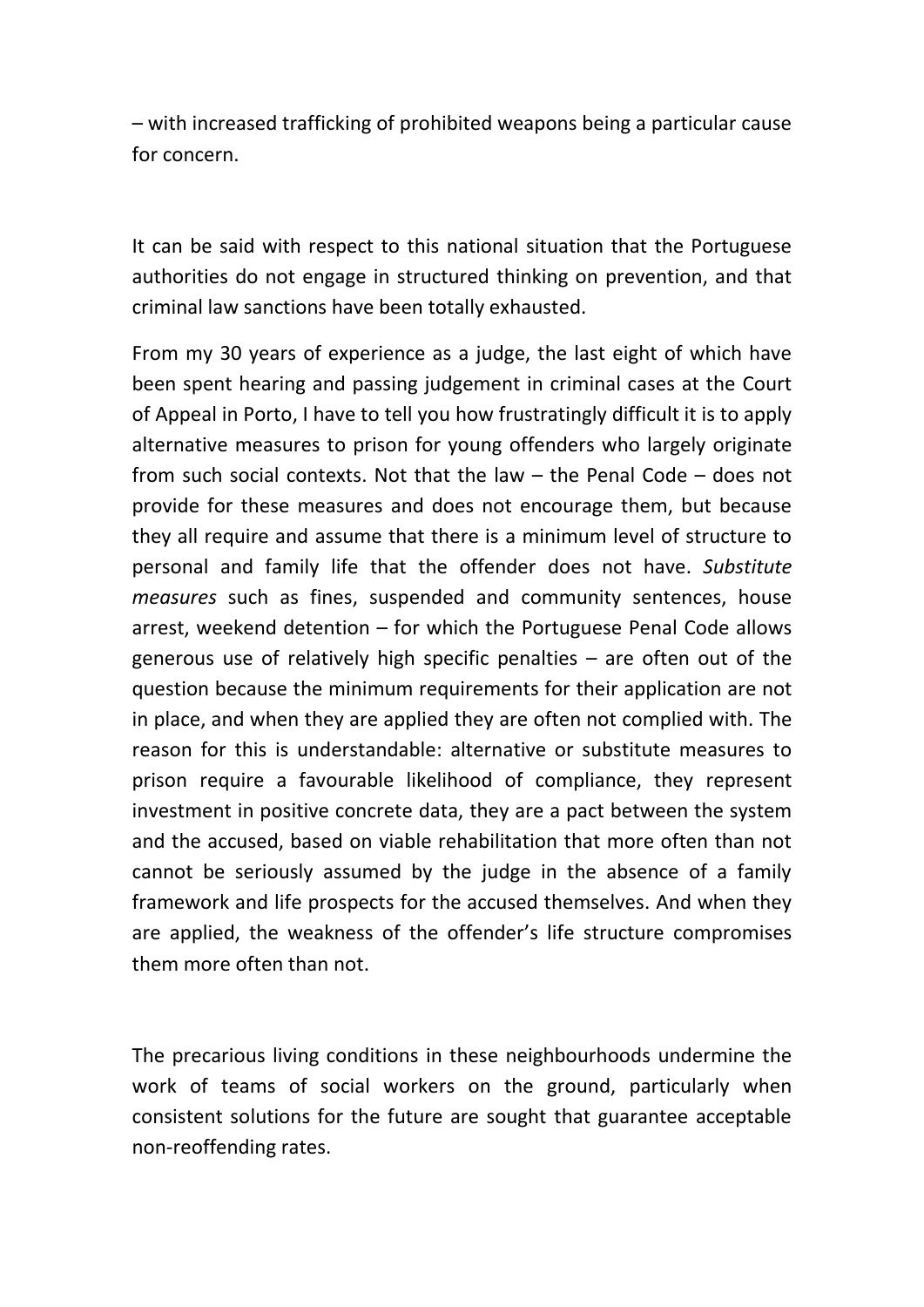What I mean to say is that in the Portuguese case, with a phenomenon of urban violence that is highly likely to grow, the *repressive* legal-penal response is not even a working proposal, merely a *given* and an *inevitability*. It is a mistake to think that criminal justice is an appropriate solution for containing the growth of urban violence.

Having discarded the assumptions of the strictly *repressive* model and verified the difficulties of applying the social prevention model on an exclusive basis, we are left with incorporating factors from a model of *situational prevention* as part of a LOCAL RESPONSE to the phenomenon of urban violence.

It is difficult to establish a precise pattern to characterise violence and objectivise the most appropriate responses to a dramatic paradigm shift in a global world in which communication is instantaneous. The response to phenomena of urban violence must therefore be examined and accepted by local bodies.

The central bodies can be expected to provide broad outlines and initiatives, as they do now, in which knowledge, discussion and experiences of the *common* phenomenon of urban violence intersect at the most varied levels (community, national, regional and local). The response, moreover, will have to come from the local authorities in the first instance.

It is true to say that there are still municipal administrations that see phenomena of urban violence in their territory as a matter for the central government and national police. There are others that believe the problem will run its course without affecting them (or a least without breaking out during their term of office). They accordingly do little or nothing to counter the growing tendency for these *no-go neighbourhoods* to withdraw into themselves, with various aspects of their life being regulated by laws other than those of the State, where the presence of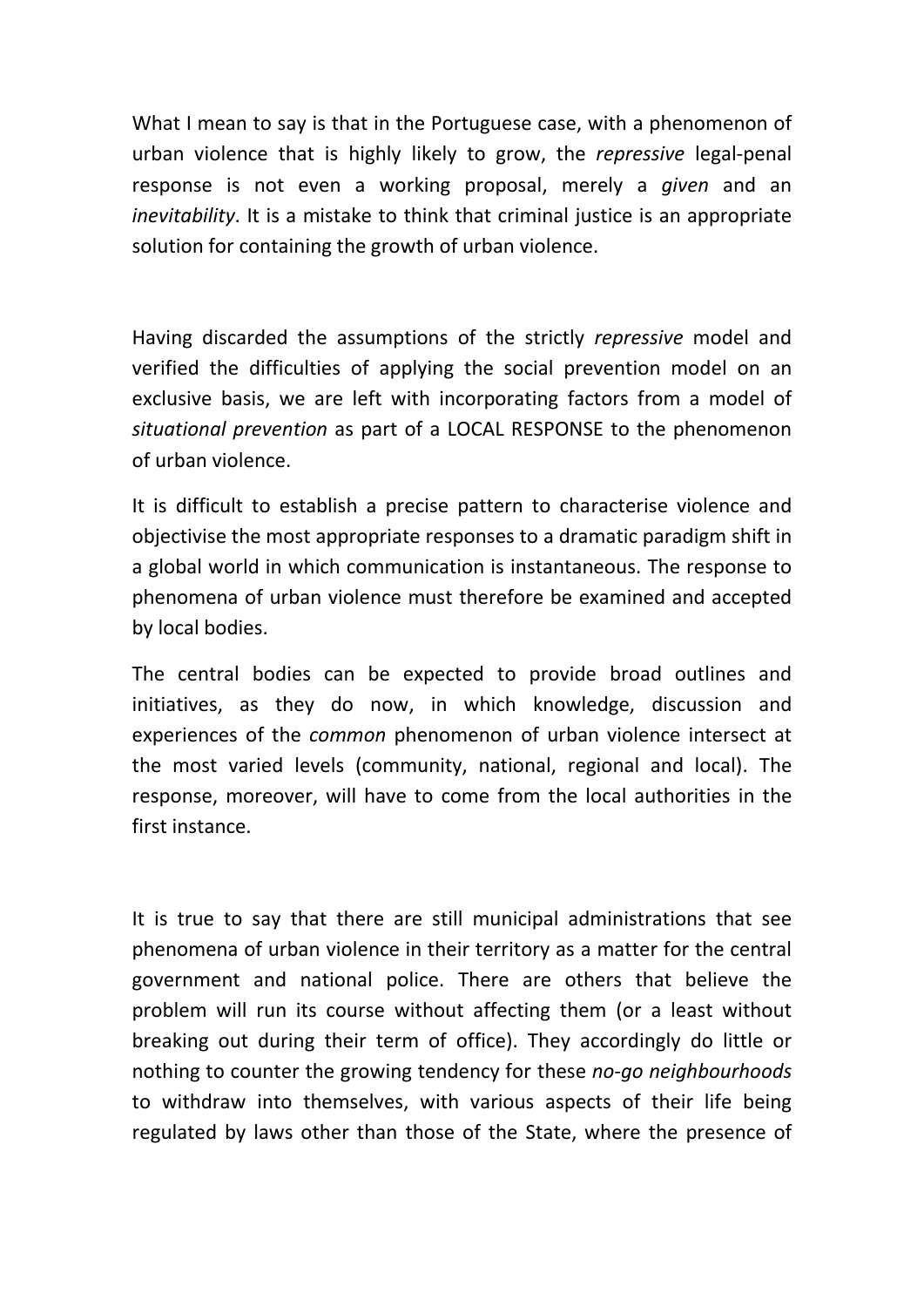the authorities is rare and short-lived and where "black" figures for crime and victimisation rates are higher than in the rest of the country.

The dynamics of criminal groups offer a *means of socialisation* that cannot even be said to be an *alternative*, since in many cases it is the only one. Besides obligatory schooling, the paucity of opportunities for social integration that function on a regular basis in a neighbourhood is such that only street gangs provide an identity and recognition for young people.

When confronted with the problem of urban violence in their areas, local bodies will need to adopt an essential model: full *reintegration* of the geographic and human space of problem neighbourhoods into the city. The creation of *municipal agencies* that stimulate them with their activity, that establish routines whereby other people visit the neighbourhood for reasons other than those that currently take them there, or in essence that make the geographic space of the city accessible when it was previously not and that at the same time provide means that foster inclusion (social, academic, administrative, recreational, leisure, cultural and sporting) will without doubt bring young people into contact with different models of socialisation from those the neighbourhood has to offer.

The decentralisation of municipal services and their association with others of different kinds will help not only to eliminate the sense of *alienation* that favours marginal groups, but also to open up the geographic space for everyone to enjoy and thus create opportunities for legitimate business.

(It is helpful, for example, for the chair of Lisbon City Council to have transferred his office from the Paços do Concelho [council building] to the Intendente area, which is notorious for prostitution and drug trafficking.)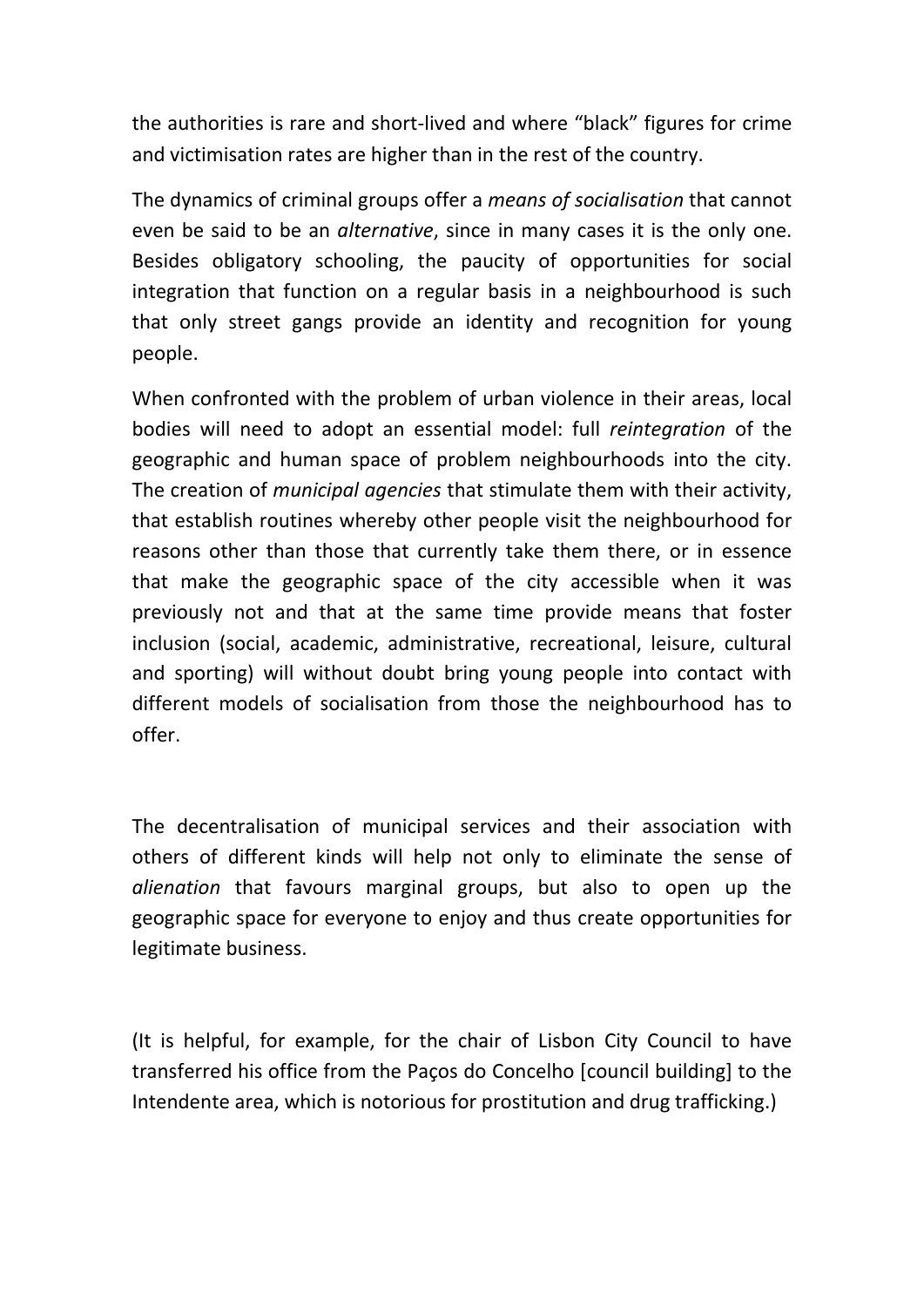Many services can and should be transferred to areas of the city which are currently avoided and viewed with mistrust and fear.

In parallel to and simultaneously with this effort to disperse public services, I believe the considered increase in video surveillance and a strengthened municipal police presence will be crucial in deterring crime.

The effectiveness of video surveillance in preventing and combating crime has been proven in all countries. Reservations exist only with respect to its excessive spread, and these will be allayed by assurances of a thorough considered assessment of new camera positioning. Image capture can also be extended to cases where the forces of order intervene in public disturbances.

As for the presence and visibility of municipal police officers in these areas: their specific nature as a police force, but a non-violent and more approachable police force, paves the way for a gradual decrease in criminal activity that currently takes place openly, allows emerging phenomena of criminality to be identified and helps to further the image of the State and of the city, at the same time as it generates security in areas that provoke a sense of permanent *exclusion* and *alienation*.

This is my contribution to the discussion. Without excluding other extremely relevant measures in the framework of the social prevention of crime – acting on social causes to reduce the motivation to commit crime – I would like to draw attention to the need for local authorities to address the problem of urban violence *in good time*; and through that *gradual* approach I would like to stress the potential that the implementation of *situational prevention* measures may have, even in the city.

In conclusion:

. Portugal has the legal instruments required to ensure a preventive response to the phenomenon of urban violence;